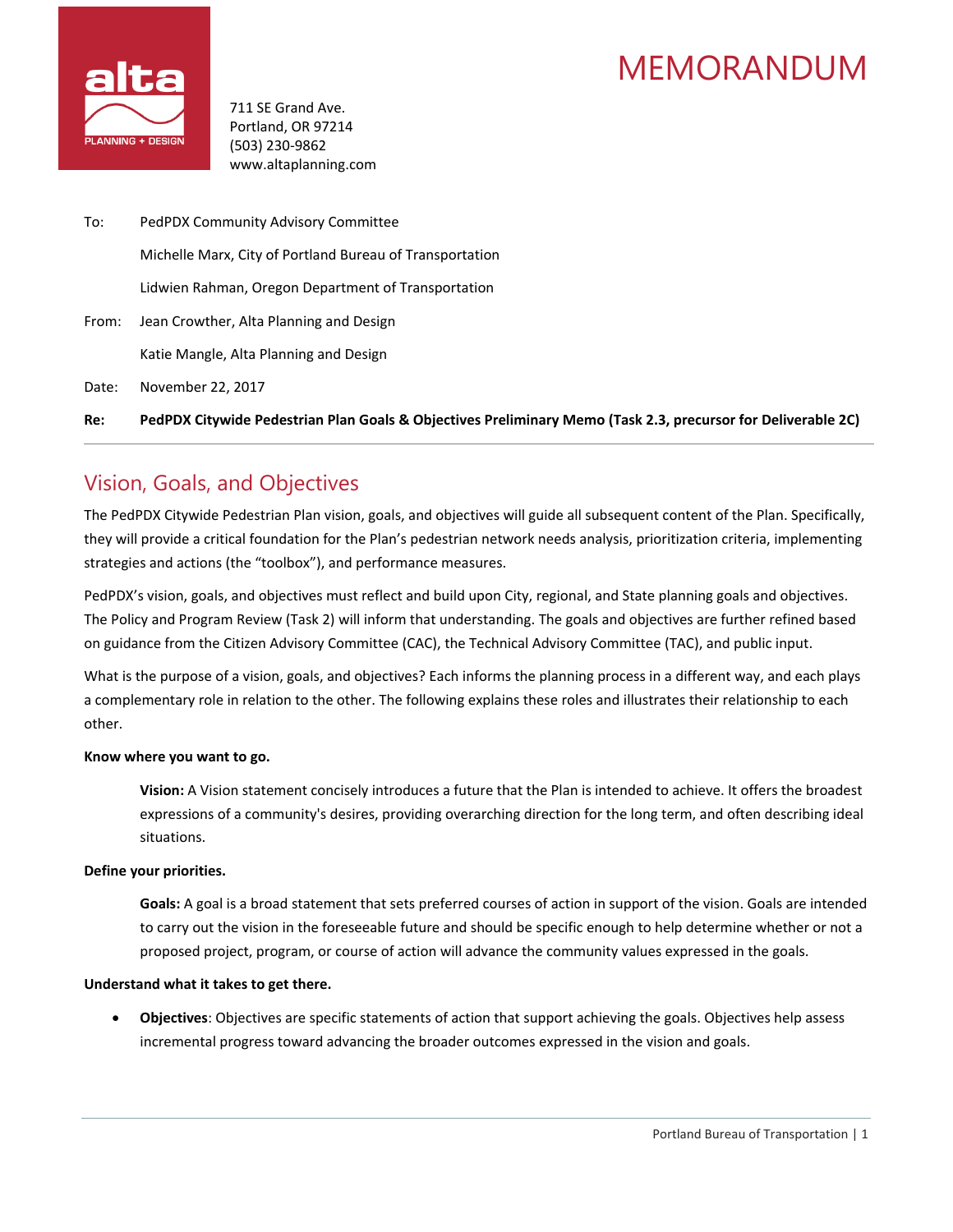#### Ped PDX

Once the big, broad ideas of the vision and goals are channeled into objectives that offer a practical, workable approach, their strategies and action items provide the basis for a workplan. Performance measures provide a means of tracking progress along that workplan.

#### **Map the path forward.**

• **Strategies**: A strategy is a tactic for achieving an objective.

### **Identify critical steps.**

• **Action Items**: More specific than strategies, action items are discrete projects, policies, or decisions that will further the advancement toward a goal or objective.

### **Track progress.**

• **Performance Measures:** Performance measures are the indicators we use to evaluate progress toward our goals (such as, miles of sidewalk built). The indicators should be coupled with a target that is quantifiable and based on available data or information (such as increase sidewalk mileage by 10% annually).



Figure 1. How does this shape PedPDX? This graphic illustrates the flow of concepts through a heirarchical structure. The overarching vision informs a set of goals that are supported by a series of objectives. The objectives are achieved through strateiges and action items. Together, these three latter components provide the basis for PedPDX's anlaysis of network needs, development of prioritization criteria, and the implementation toolkit. Building from this work, performance measures are developed to circle back and provide a way to answer the question "Are we achieving our objective?"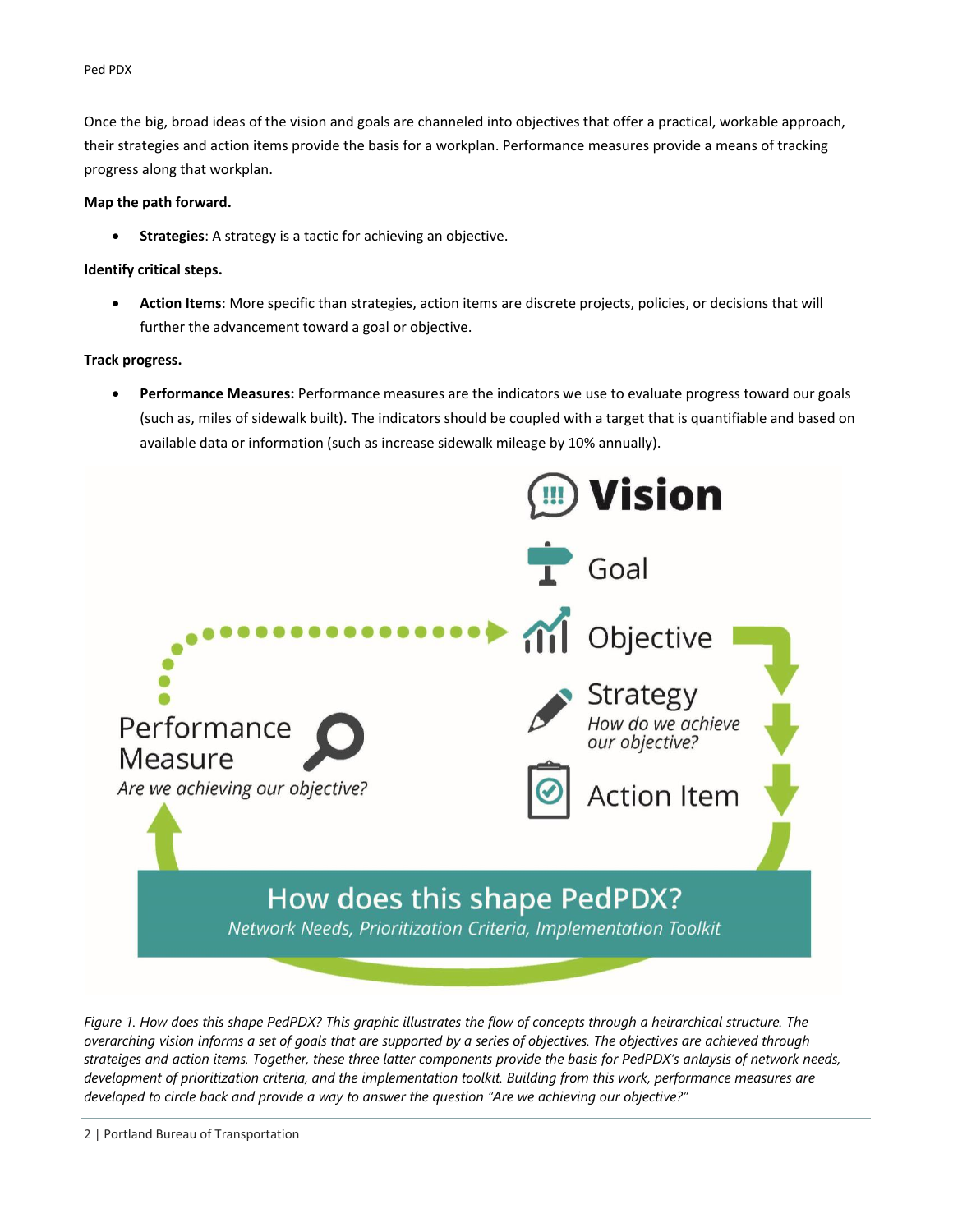# How does this shape PedPDX?

The major components of the PedPDX Citywide Pedestrian Plan extend directly from the vision, goals, and objectives. This includes:

- **Network Needs**: Is Portland's pedestrian network adequate for advancing PedPDX goals and objectives? Does it further some community goals better than others?
- **Network Prioritization**: Are network needs prioritized to elevate projects that fulfill PedPDX goals and objectives? What criteria best reflect the characteristics of these projects?
- **Implementation Toolkit**: What strategies and action items will achieve PedPDX goals and objectives?
- **Performance Measures**: What will result from the successful implementation of strategies and action items? How will we know if we are making progress towards our goals and objectives?

### Example Vision Statements

When crafting a vision statement, it is important to think big. Vision statements are future oriented, and describe the desired future outcome of the plan. It is important to choose words carefully, given the importance of conciseness, clarity, and policy direction. The vision statement will flow into and serve as the basis for all other aspects of the Plan. The following provide examples of vision statements from recent pedestrian plans of major cities.

### **PBOT Vision Zero Action Plan (2016)**

Working together, we will take equitable and data-driven actions that will eliminate deaths and serious injuries for all who share Portland streets by 2025.

### **Seattle Pedestrian Plan (2016)**

Seattle is the most walkable and accessible city in the nation.

### **Indianapolis/Marion County Pedestrian Plan (2016)**

Indianapolis will be a great place to walk, leading to a community that is healthier, safer, resilient, and economically vibrant.

### **Chicago Pedestrian Plan (2012)**

The people of Chicago cultivate, encourage, and enjoy mutual respect on our streets. People choose to be pedestrians because the experience is the safest, most connected, accessible, and above all, the most enjoyable. Because we are committed to a strong pedestrian environment as an essential part of our complete transportation system, we are a healthier, more livable city.

## Relationship to City Plans

PedPDX is an extension of the City's adopted Comprehensive Plan and Transportation System Plan (TSP). The vision, goals, and objectives of those adopted plans provide an important basis for this effort. The TSP specifically deferred to the PedPDX planning process for any changes to or development of pedestrian-focused goals and objectives. With both the Comprehensive Plan and the TSP, the City has historically used a hierarchy of goals, policies, and objectives, in which goals serve as an expression of the vision and polices act as goals. For the purpose of PedPDX, policies of the Comprehensive Plan and TSP will be considered goals.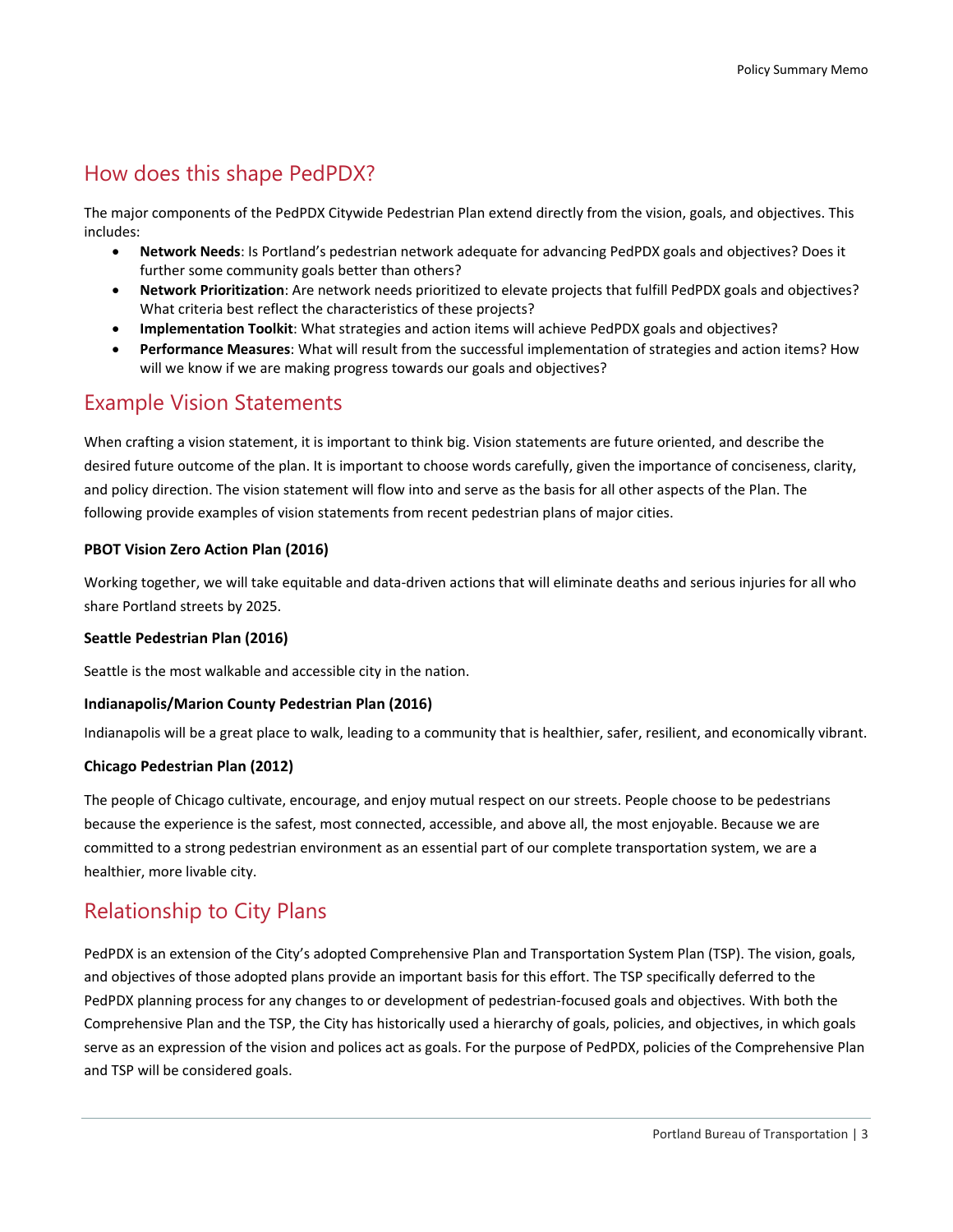Key pedestrian-related vision statements (called "goals") from the 2016 TSP include:

- GOAL 9.A: **Safety** The City achieves the standard of zero traffic‐related fatalities and serious injuries. Transportation safety impacts the livability of a city and the comfort and security of those using City streets. Comprehensive efforts to improve transportation safety through equity, engineering, education, enforcement and evaluation will be used to eliminate traffic‐related fatalities and serious injuries from Portland's transportation system
- GOAL 9.C: **Great places** Portland's transportation system enhances quality of life for all Portlanders, reinforces existing neighborhoods and great places, and helps make new great places in town centers, neighborhood centers and corridors, and civic corridors
- GOAL 9.E: **Equitable transportation** The transportation system provides all Portlanders options to move about the city and meet their daily needs by using a variety of safe, efficient, convenient, and affordable modes of transportation. Transportation investments are responsive to the distinct needs of each community.
- GOAL 9.F: **Positive health outcomes** The transportation system promotes positive health outcomes and minimizes negative impacts for all Portlanders by supporting active transportation, physical activity, and community and individual health.

Key pedestrian-related goals (called "policies") from the 2016 TSP include:

- Policy 9.1. Street design classifications. Maintain and implement street design classifications consistent with land use plans, environmental context, urban design pattern areas, and the Neighborhood Corridor and Civic Corridor Urban Design Framework designations
- Policy 9.2.b. Designate district classifications that give priority to pedestrian access in areas where high levels of pedestrian activity exist or are planned, including the Central City, Gateway regional center, town centers, neighborhood centers, and transit station areas.
- Policy 9.6. Transportation strategy for people movement. Implement a prioritization of modes for people movement by making transportation system decisions according to the following ordered list:
	- 1. Walking
	- 2. Bicycling
	- 3. Transit
	- 4. Taxi / commercial transit / shared vehicles
	- 5. Zero emission vehicles
	- 6. Other single‐occupant vehicles

When implementing this prioritization, ensure that:

- o The needs and safety of each group of users are considered, and changes do not make existing conditions worse for the most vulnerable users higher on the ordered list.
- $\circ$  All users' needs are balanced with the intent of optimizing the right of way for multiple modes on the same street.
- o When necessary to ensure safety, accommodate some users on parallel streets as part of a multi‐street corridor.
- $\circ$  Land use and system plans, network functionality for all modes, other street functions, and complete street policies, are maintained.
- o Policy‐based rationale is provided if modes lower in the ordered list are prioritized.
- Policy 9.10A*. (Stage 3 proposed revision)* Support walking to transit by giving priority to the completion of the pedestrian network that serves Comp Plan Centers and Corridors, transit centers, stations, and stops; providing